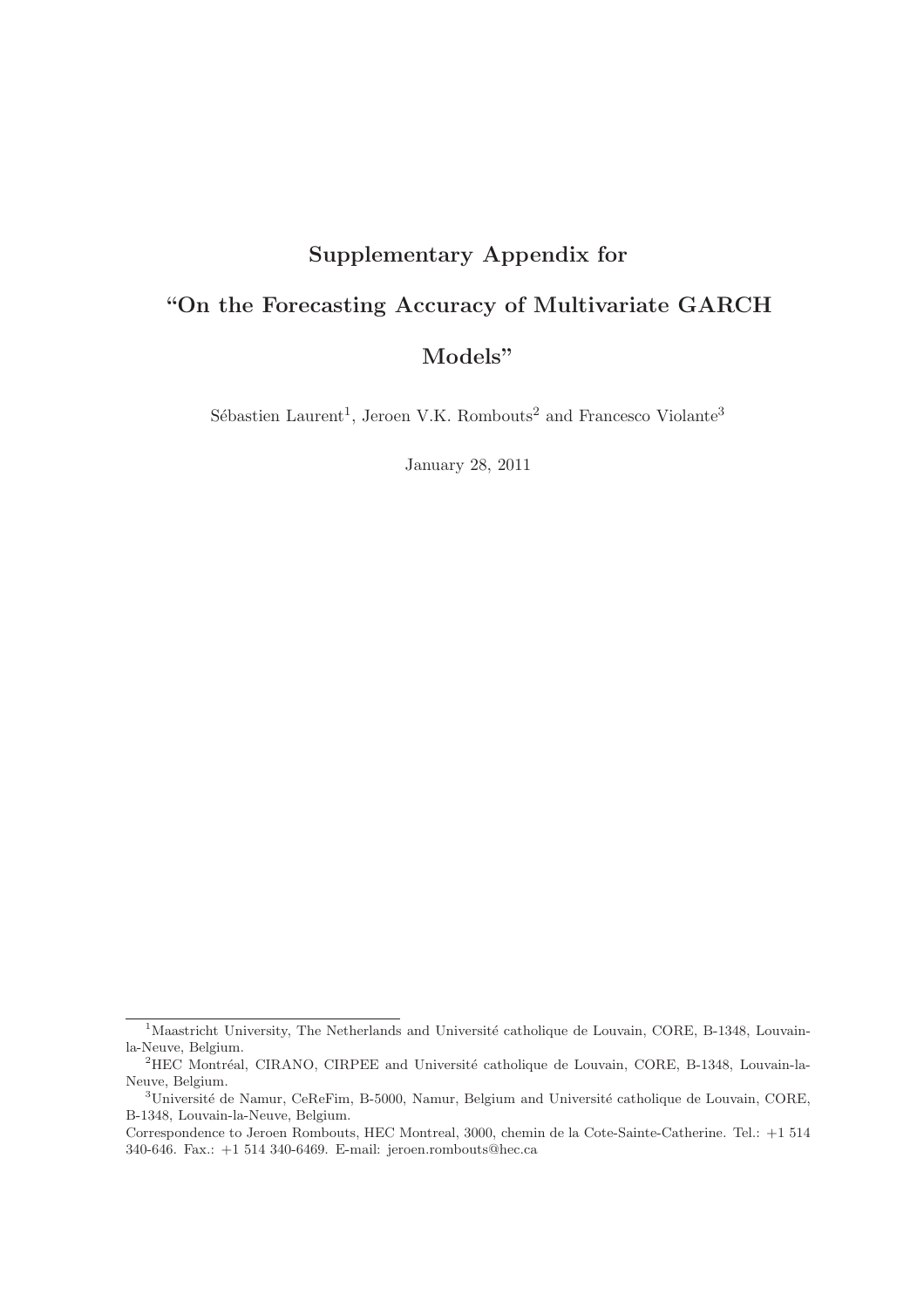## Appendix A: Supplementary tables to Section 4

|                  | Euclidean distance (38 models)                                                                                                                      |                                                                   |                                                                                                          |                                                                                                          |                                                                                              |                                                                                                 |                                                                                                                |                                                             | Stein distance (2 models)                                                                                              |                                                   |                                                                    |                                                             |                                                      |                                                             |                                                             |
|------------------|-----------------------------------------------------------------------------------------------------------------------------------------------------|-------------------------------------------------------------------|----------------------------------------------------------------------------------------------------------|----------------------------------------------------------------------------------------------------------|----------------------------------------------------------------------------------------------|-------------------------------------------------------------------------------------------------|----------------------------------------------------------------------------------------------------------------|-------------------------------------------------------------|------------------------------------------------------------------------------------------------------------------------|---------------------------------------------------|--------------------------------------------------------------------|-------------------------------------------------------------|------------------------------------------------------|-------------------------------------------------------------|-------------------------------------------------------------|
| $_{\rm MCS}$     |                                                                                                                                                     | Rnk                                                               | $\bar{L}_i$                                                                                              | $T_D$                                                                                                    | p-val                                                                                        | <b>VR</b>                                                                                       | Corr                                                                                                           | MCS                                                         |                                                                                                                        | Rnk                                               | $\bar{L}_i$                                                        | $T_D$                                                       | p-val                                                | <b>VR</b>                                                   | Corr                                                        |
| CCC              | Egarch $(0,1)$<br>(1,1)                                                                                                                             | 27<br>41                                                          | 2.821<br>2.844                                                                                           | 0.985<br>1.170                                                                                           | 0.37<br>0.29                                                                                 | 1.031<br>1.150                                                                                  | 0.999<br>0.996                                                                                                 | DCCE                                                        | Igarch $(1,1)$                                                                                                         | 1                                                 | 3.268                                                              | ÷,                                                          | 1.00                                                 | 0.999                                                       | 0.999                                                       |
| DCCA             | Egarch $(0,1)$<br>(0,2)<br>(1,1)<br>(1,2)<br>Figureh(1,1)                                                                                           | 6<br>18<br>20<br>17<br>22                                         | 2.776<br>2.801<br>2.806<br>2.799<br>2.810                                                                | 0.335<br>0.588<br>0.510<br>0.545<br>0.372                                                                | 0.83<br>0.65<br>0.68<br>0.66<br>0.79                                                         | 0.988<br>1.030<br>1.117<br>1.012<br>0.820                                                       | 0.999<br>0.999<br>0.997<br>0.999<br>0.989                                                                      | $_{\mathrm{DCT}}$<br>$_{CCC}$<br>DCCA<br>$_{DCCE}$          | Igarch $(1,1)$<br>Igarch $(1,1)$<br>Igarch $(1,1)$<br>$DCCE$ Figarch $(1,1)$<br>$DCCT$ Figarch $(1,1)$<br>Hgarch (1,1) | 2<br>3<br>$\overline{4}$<br>5<br>6<br>7           | 3.274<br>3.283<br>3.293<br>3.439<br>3.444<br>3.446                 | 1.212                                                       | 0.27                                                 | 1.003                                                       | 1.000                                                       |
| D <sub>CCT</sub> | Egarch $(0,1)$<br>(1,1)<br>Figureh(1,1)                                                                                                             | 23<br>31<br>44                                                    | 2.811<br>2.834<br>2.849                                                                                  | 0.658<br>0.779<br>0.839                                                                                  | 0.57<br>0.49<br>0.45                                                                         | 1.026<br>1.146<br>0.855                                                                         | 0.999<br>0.996<br>0.989                                                                                        | $_{DCCT}$<br>$_{DCCE}$<br>$\cal{D} \cal{C} \cal{C} \cal{E}$ | Hgarch (1,1)<br>Rm(1,1)<br>Egarch (1,2)                                                                                | 8<br>9<br>10                                      | 3.454<br>3.455<br>3.456                                            |                                                             |                                                      |                                                             |                                                             |
| DCCE             | Egarch $(0,1)$<br>(0,2)<br>(1,1)<br>(1,2)                                                                                                           | 4<br>13<br>19<br>10                                               | 2.769<br>2.794<br>2.804<br>2.783                                                                         | 0.226<br>0.404<br>0.430<br>0.331                                                                         | 0.84<br>0.77<br>0.75<br>0.83                                                                 | 1.011<br>1.052<br>1.127<br>1.019                                                                | 0.999<br>0.999<br>0.997<br>0.999                                                                               |                                                             |                                                                                                                        |                                                   | $L_3$ loss function (11 models)                                    |                                                             |                                                      |                                                             |                                                             |
|                  | (2,2)<br>Figureh(1,1)<br>Gjr(2,1)                                                                                                                   | 33<br>14<br>39                                                    | 2.837<br>2.796                                                                                           | 1.028<br>0.343<br>2.841 1.242                                                                            | 0.35<br>0.83<br>0.26                                                                         | 0.832                                                                                           | 1.118 0.997<br>0.990<br>0.967 0.994                                                                            | MCS                                                         | Aparch $(1,1)$<br>Egarch $(0,1)$                                                                                       | Rnk<br>1<br>$\boldsymbol{2}$                      | $\bar{L}_i$<br>16.394<br>16.568                                    | $T_D$<br>÷,<br>0.887                                        | p-val<br>1.00<br>0.47                                | <b>VR</b><br>0.918<br>0.983                                 | $_{\rm Corr}$<br>0.999<br>0.999                             |
| DECO             | Egarch $(0,1)$<br>(0,2)<br>(1,1)<br>(1,2)<br>(2,1)<br>(2,2)<br>Figureh(1,1)                                                                         | 1<br>$\scriptstyle{7}$<br>5<br>$\overline{2}$<br>30<br>21<br>26   | 2.751<br>2.776<br>2.775<br>2.760<br>2.832<br>2.807<br>2.818                                              | ÷,<br>0.290<br>0.281<br>0.322<br>0.721<br>0.605<br>0.470                                                 | 1.00<br>0.83<br>0.84<br>0.88<br>0.53<br>0.62<br>0.71                                         | 0.948<br>0.991<br>1.066<br>0.961<br>1.136<br>1.055<br>0.779                                     | 0.999<br>0.999<br>0.998<br>0.999<br>0.996<br>0.998<br>0.985                                                    | Orth.                                                       | (0,2)<br>(1,1)<br>(1,2)<br>(2,2)<br>$\operatorname{Garch}(2,2)$<br>Gjr(1,1)<br>(1,2)                                   | 3<br>9<br>$\scriptstyle{7}$<br>11<br>13<br>4<br>5 | 16.664<br>17.035<br>16.918<br>17.086<br>17.235<br>16.733<br>16.737 | 0.688<br>1.192<br>0.996<br>1.353<br>1.235<br>1.255<br>2.285 | 0.47<br>0.27<br>0.33<br>0.27<br>0.27<br>0.33<br>0.33 | 1.031<br>1.117<br>1.082<br>1.121<br>1.007<br>0.876<br>0.891 | 1.000<br>0.999<br>0.999<br>0.998<br>0.991<br>0.998<br>0.999 |
|                  | Gjr(1,1)<br>(2,1)                                                                                                                                   | 43<br>37                                                          | 2.848<br>2.838                                                                                           | 1.125<br>0.934                                                                                           | 0.30<br>0.40                                                                                 | 0.875                                                                                           | 0.993<br>0.900 0.994                                                                                           |                                                             | (2,1)<br>(2,2)                                                                                                         | 8<br>6                                            | 17.012<br>16.797 1.288                                             | 1.394                                                       | 0.27<br>0.33                                         | 0.998<br>0.985                                              | 0.998<br>0.998                                              |
| Orth.            | Aparch $(1,1)$<br>Egarch $(0,1)$<br>(0,2)<br>(1,1)<br>(1,2)<br>(2,2)<br>$\operatorname{Garch}(2,1)$<br>(2,2)<br>Gjr(1,1)<br>(1,2)<br>(2,1)<br>(2,2) | 3<br>12<br>16<br>29<br>25<br>34<br>35<br>24<br>8<br>9<br>15<br>11 | 2.764<br>2.789<br>2.797<br>2.831<br>2.817<br>2.837<br>2.837<br>2.815<br>2.779<br>2.780<br>2.797<br>2.785 | 0.089<br>0.303<br>0.364<br>0.847<br>0.604<br>0.983<br>0.723<br>0.567<br>0.242<br>0.256<br>0.392<br>0.280 | 0.88<br>0.83<br>0.79<br>0.45<br>0.62<br>0.37<br>0.53<br>0.65<br>0.83<br>0.83<br>0.77<br>0.83 | 0.976<br>1.047<br>1.083<br>1.133<br>1.099<br>1.135<br>1.052<br>1.044<br>0.926<br>0.933<br>0.995 | 0.992<br>0.994<br>0.996<br>0.997<br>0.996<br>0.996<br>0.991<br>0.993<br>0.991<br>0.992<br>0.995<br>0.991 0.994 |                                                             |                                                                                                                        |                                                   |                                                                    |                                                             |                                                      |                                                             |                                                             |

Table A.1: MCS - Dot-com bubble burst (1/04/99 - 31/03/03)

Note. Rnk: model *i*'s ranking position based on average sample performances,  $\bar{L}_i$  (out of 125 models);  $\bar{L}_i$ : model *i*'s average sample performance;  $T_D$ : deviation statistic; p-val: MCS p-value;  $VR \equiv Var(\bar{L}_i)/Var(\bar{$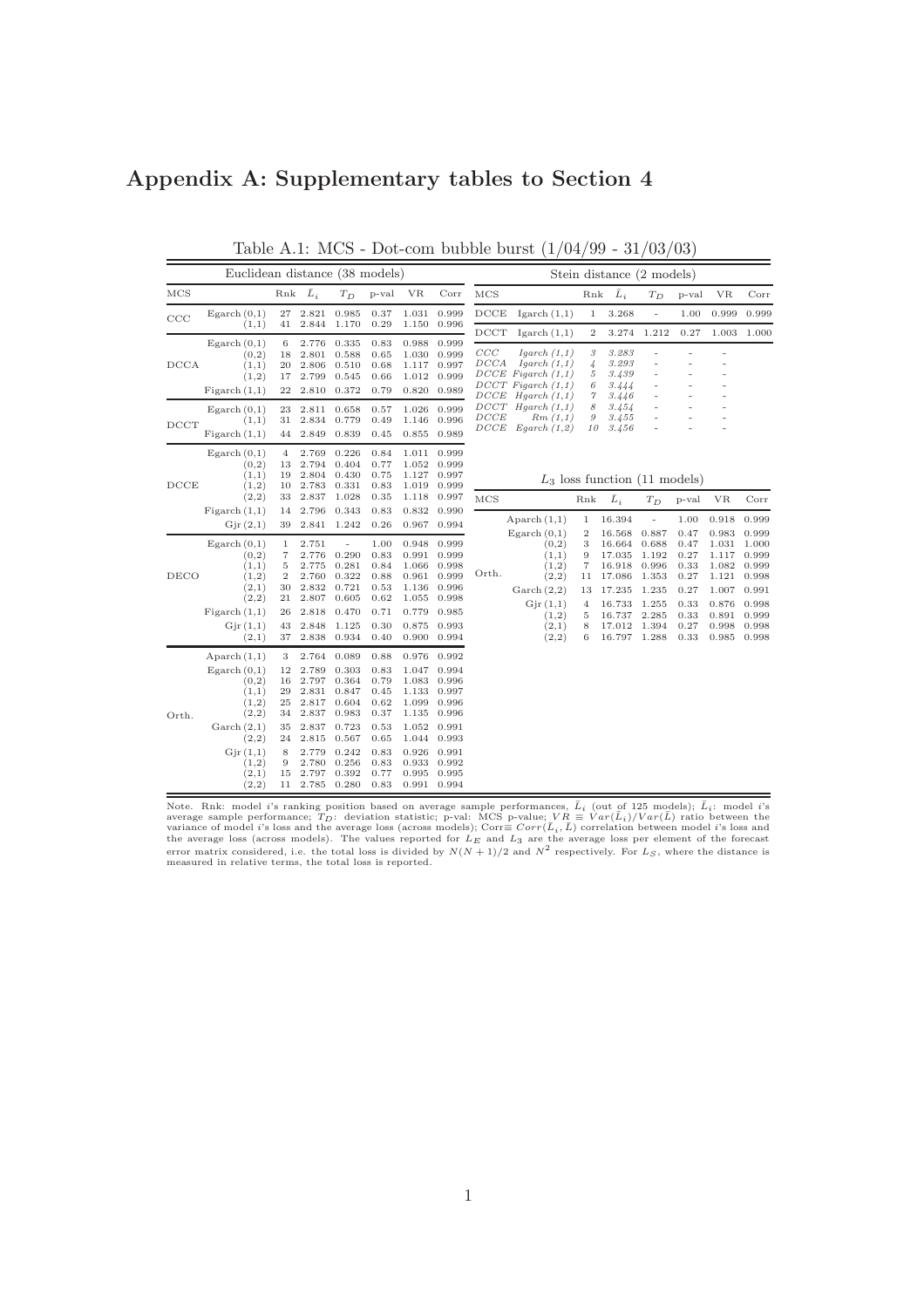|             | Euclidean distance (74 models)                                                                                         |                                              |                                                                               |                                                             |                                                              | $L_3$ loss function (74 models)                             |                                                                                  |                      |                                                                                                              |                                                 |                                                                               |                                                                               |                                                                      |                                                                                     |                                                                               |
|-------------|------------------------------------------------------------------------------------------------------------------------|----------------------------------------------|-------------------------------------------------------------------------------|-------------------------------------------------------------|--------------------------------------------------------------|-------------------------------------------------------------|----------------------------------------------------------------------------------|----------------------|--------------------------------------------------------------------------------------------------------------|-------------------------------------------------|-------------------------------------------------------------------------------|-------------------------------------------------------------------------------|----------------------------------------------------------------------|-------------------------------------------------------------------------------------|-------------------------------------------------------------------------------|
| MCS         |                                                                                                                        | Rnk                                          | $\bar{L}_i$                                                                   | $T_D$                                                       | p-val                                                        | VR                                                          | Corr                                                                             | MCS                  |                                                                                                              | Rnk                                             | $\bar{L}_i$                                                                   | $T_D$                                                                         | p-val                                                                | VR                                                                                  | Corr                                                                          |
|             | Aparch $(1,1)$<br>Egarch $(0,1)$<br>(0,2)<br>(1,1)<br>(1,2)                                                            | $\,2$<br>9<br>33<br>18<br>28                 | 0.328<br>0.345<br>0.348<br>0.346<br>0.347                                     | 6.224<br>0.695<br>0.456<br>0.895<br>0.771                   | 0.73<br>0.73<br>0.73<br>0.73<br>0.73                         | 0.884<br>0.975<br>1.042<br>1.098                            | 0.969<br>0.997<br>0.992<br>0.982<br>1.061 0.980                                  |                      | $\text{A} \text{parch} (1,1)$<br>$E$ garch $(0,1)$<br>(0,2)<br>(1,1)<br>(1,2)                                | $\,2$<br>22<br>52<br>63<br>61                   | 0.631<br>0.718<br>0.756<br>0.784<br>0.783                                     | 1.090<br>3.320<br>1.586<br>0.882<br>1.015                                     | 0.49<br>0.49<br>0.49<br>0.49<br>0.49                                 | 0.792<br>1.005<br>1.391<br>1.777<br>1.745                                           | 0.910<br>0.997<br>0.961<br>0.918<br>0.917                                     |
| CCC         | (2,1)<br>Figarch $(1,1)$<br>$\operatorname{Garch}(1,1)$<br>(1,2)<br>(2,1)                                              | 7<br>25<br>50<br>46<br>26                    | 0.344<br>0.347<br>0.350<br>0.350<br>0.347                                     | 0.967<br>0.447<br>0.467<br>0.446<br>0.439                   | 0.73<br>0.73<br>0.67<br>0.68<br>0.73                         | 1.082<br>0.992<br>1.009<br>1.021<br>1.014                   | 0.987<br>0.996<br>0.997<br>0.997<br>0.997                                        | $_{\rm CCC}$         | (2,1)<br>Figureh(1,1)<br>$\operatorname{Garch}(1,1)$<br>(1,2)<br>(2,1)                                       | 57<br>31<br>34<br>40<br>42                      | 0.772<br>0.731<br>0.732<br>0.739<br>0.740                                     | 1.327<br>0.731<br>0.725<br>0.752<br>0.731                                     | 0.49<br>0.49<br>0.48<br>0.44<br>0.46                                 | 1.615<br>1.025<br>0.998<br>1.050<br>1.081                                           | 0.936<br>0.998<br>0.997<br>0.998<br>0.996                                     |
|             | (2,2)<br>Gjr(1,1)<br>(1,2)<br>Hgarch(1,1)<br>Rm(1,1)                                                                   | 11<br>91<br>85<br>55<br>65                   | 0.345<br>0.374<br>0.372<br>0.351<br>0.356                                     | 0.612<br>0.923<br>0.619<br>0.454<br>0.507                   | 0.73<br>0.37<br>0.54<br>0.68<br>0.63                         | 0.982<br>1.237<br>1.260<br>0.940<br>0.990                   | 0.998<br>0.957<br>0.961<br>0.995<br>0.967                                        |                      | (2,2)<br>Gjr(1,2)<br>Hgarch(1,1)<br>I <sub>garch</sub> (1,1)<br>Rm(1,1)                                      | 23<br>95<br>49<br>93<br>15                      | 0.718<br>0.876<br>0.747<br>0.874<br>0.674                                     | 0.873<br>0.947<br>0.825<br>0.852<br>4.335                                     | 0.49<br>0.34<br>$_{0.39}$<br>0.38<br>0.49                            | 0.980<br>2.098<br>1.043<br>1.352<br>0.823                                           | 0.999<br>0.897<br>0.996<br>0.791<br>0.912                                     |
|             | Aparch $(1,1)$<br>Egarch $(0,1)$<br>(0,2)<br>(1,1)<br>(1,2)<br>(2,1)                                                   | $\overline{4}$<br>20<br>40<br>32<br>38<br>16 | 0.329<br>0.346<br>0.349<br>0.348<br>0.349<br>0.346                            | 3.590<br>0.497<br>0.422<br>0.626<br>0.517<br>0.869          | 0.73<br>0.73<br>0.71<br>0.73<br>0.73<br>0.73                 | 0.884<br>0.977<br>1.044<br>1.101<br>1.064<br>1.084          | 0.970<br>0.997<br>0.991<br>0.981<br>0.980<br>0.986                               |                      | $\text{A} \text{parch} (1,1)$<br>Egarch $(0,1)$<br>(0,2)<br>(1,1)<br>(1,2)<br>(2,1)                          | $\overline{4}$<br>29<br>55<br>71<br>70<br>60    | 0.638<br>0.727<br>0.767<br>0.794<br>0.794<br>0.781                            | 6.954<br>0.840<br>0.723<br>0.748<br>0.730<br>0.787                            | 0.49<br>0.49<br>0.49<br>0.49<br>0.49<br>0.49                         | 0.790<br>1.009<br>1.407<br>1.801<br>1.770<br>1.635                                  | 0.910<br>0.997<br>0.958<br>0.915<br>0.913<br>0.934                            |
| <b>DCCA</b> | Figarch $(1,1)$<br>$\operatorname{Garch}(1,1)$<br>(1,2)<br>(2,1)<br>(2,2)<br>Gjr(1,1)<br>(1,2)                         | 30<br>56<br>53<br>35<br>19<br>93<br>89       | 0.347<br>0.351<br>0.351<br>0.348<br>0.346<br>0.374<br>0.373                   | 0.445<br>0.497<br>0.488<br>0.437<br>0.504<br>1.134<br>0.830 | 0.73<br>0.64<br>0.65<br>0.68<br>0.73<br>0.27<br>0.41         | 0.992<br>1.010<br>1.021<br>1.015<br>0.983<br>1.238<br>1.262 | 0.996<br>0.997<br>0.997<br>0.997<br>0.998<br>0.957<br>0.960                      | $_{\text{DCCA}}$     | Figureh(1,1)<br>$\operatorname{Garch}(1,1)$<br>(1,2)<br>(2,1)<br>(2,2)<br>Hgarch(1,1)<br>Igarch $(1,2)$      | 37<br>38<br>47<br>50<br>28<br>51<br>97          | 0.737<br>0.738<br>0.745<br>0.748<br>0.727<br>0.749<br>0.882                   | 0.741<br>0.767<br>0.859<br>0.811<br>0.736<br>0.840<br>1.097                   | 0.45<br>0.43<br>0.38<br>0.40<br>0.49<br>0.38<br>0.26                 | 1.031<br>1.000<br>1.054<br>1.086<br>0.983<br>1.051<br>1.345                         | 0.998<br>0.997<br>0.998<br>0.996<br>0.999<br>0.995<br>0.792                   |
|             | Hgarch(1,1)<br>Rm(1,1)                                                                                                 | 49<br>64                                     | 0.350<br>0.356                                                                | 0.439<br>0.482                                              | 0.69<br>0.65                                                 | 0.942<br>0.989                                              | 0.995<br>0.967                                                                   |                      | Rm(1,1)<br>$\text{A} \text{parch} (1,1)$                                                                     | 18<br>1                                         | 0.677<br>0.631                                                                | 3.386<br>L,                                                                   | 0.49<br>1.00                                                         | 0.818<br>0.791                                                                      | 0.914<br>0.910                                                                |
|             | Aparch $(1,1)$<br>Egarch $(0,1)$<br>(0,2)<br>(1,1)<br>(1,2)<br>(2,1)                                                   | 1<br>8<br>31<br>17<br>29<br>6                | 0.328<br>0.345<br>0.348<br>0.346<br>0.347<br>0.344                            | 0.710<br>0.471<br>1.031<br>0.723<br>0.959                   | 1.00<br>0.73<br>0.73<br>0.73<br>0.73<br>0.73                 | 0.884<br>0.975<br>1.042<br>1.098<br>1.061<br>1.082          | 0.970<br>0.997<br>0.991<br>0.982<br>0.980<br>0.987                               |                      | Egarch $(0,1)$<br>(0,2)<br>(1,1)<br>(1,2)<br>(2,1)<br>Figureh(1,1)                                           | 24<br>53<br>64<br>62<br>58<br>30                | 0.718<br>0.757<br>0.784<br>0.784<br>0.773<br>0.731                            | 4.498<br>1.150<br>0.934<br>0.880<br>2.041<br>0.749                            | 0.49<br>0.49<br>0.49<br>0.49<br>0.49<br>0.49                         | 1.007<br>1.398<br>1.785<br>1.754<br>1.622<br>1.027                                  | 0.997<br>0.960<br>0.916<br>0.915<br>0.935<br>0.998                            |
| <b>DCCT</b> | Figarch $(1,1)$<br>$\operatorname{Garch}(1,1)$<br>(1,2)<br>(2,1)<br>(2,2)<br>Gjr(1,1)                                  | 22<br>48<br>39<br>23<br>10<br>88             | 0.347<br>0.350<br>0.349<br>0.347<br>0.345<br>0.373                            | 0.490<br>0.442<br>0.439<br>0.452<br>0.678<br>0.749          | 0.73<br>0.67<br>0.67<br>0.73<br>0.73<br>0.46                 | 0.991<br>1.009<br>1.021<br>1.013<br>0.982<br>1.237          | 0.997<br>0.997<br>0.997<br>0.997<br>0.998<br>0.957                               | DCCT                 | $\operatorname{Garch}(1,1)$<br>(1,2)<br>(2,1)<br>(2,2)<br>Gjr(1,2)<br>Hgarch(1,1)                            | 32<br>39<br>41<br>25<br>94<br>45                | 0.732<br>0.738<br>0.740<br>0.719<br>0.876<br>0.744                            | 0.733<br>0.745<br>0.732<br>0.872<br>0.894<br>0.775                            | 0.49<br>0.44<br>0.47<br>0.49<br>0.36<br>0.42                         | 0.999<br>1.052<br>1.083<br>0.981<br>2.107<br>1.047                                  | 0.997<br>0.998<br>0.996<br>0.999<br>0.897<br>0.996                            |
|             | (1,2)<br>Hgarch(1,1)                                                                                                   | 82<br>43                                     | 0.372<br>0.350                                                                | 0.570<br>0.440                                              | 0.57<br>0.67                                                 | 1.261<br>0.940                                              | 0.960<br>0.995                                                                   |                      | I <sub>garch</sub> (1,1)<br>Rm(1,1)                                                                          | 92<br>5                                         | 0.873<br>0.653                                                                | 0.844<br>7.324                                                                | 0.38<br>0.49                                                         | 1.349<br>0.814                                                                      | 0.791<br>0.914                                                                |
|             | Rm(1,1)<br>Aparch $(1,1)$<br>Egarch $(0,1)$<br>(0,2)<br>(1,1)<br>(1,2)                                                 | 5<br>3<br>15<br>36<br>24<br>34               | 0.340<br>0.329<br>0.346<br>0.349<br>0.347<br>0.348                            | 1.288<br>3.631<br>0.598<br>0.427<br>0.813<br>0.546          | 0.73<br>0.73<br>0.73<br>0.73<br>0.73<br>0.73                 | 0.957<br>0.884<br>0.977<br>1.045<br>1.101<br>1.064          | 0.971<br>0.970<br>0.997<br>0.991<br>0.981<br>0.980                               |                      | $\text{A} \text{parch} (1,1)$<br>Egarch $(0,1)$<br>(0,2)<br>(1,1)<br>(1,2)<br>(2,1)                          | 3<br>27<br>54<br>68<br>67<br>59                 | 0.636<br>0.724<br>0.765<br>0.792<br>0.791<br>0.779                            | 6.797<br>0.877<br>0.769<br>0.814<br>0.810<br>0.843                            | 0.49<br>0.49<br>0.49<br>0.49<br>0.49<br>0.49                         | 0.790<br>1.010<br>1.408<br>1.801<br>1.771<br>1.635                                  | 0.910<br>0.997<br>0.958<br>0.915<br>0.913<br>0.934                            |
| DCCE        | (2,1)<br>Figureh(1,1)<br>$\operatorname{Garch}(1,1)$<br>(1,2)<br>(2,1)<br>(2,2)<br>Gjr(1,1)<br>(1,2)                   | 12<br>21<br>51<br>47<br>$^{27}$<br>92<br>86  | 0.345<br>0.347<br>0.350<br>0.350<br>0.347<br>13 0.345 0.587<br>0.374<br>0.373 | 0.943<br>0.509<br>0.472<br>0.450<br>0.423<br>1.023<br>0.678 | 0.73<br>0.73<br>0.67<br>0.68<br>0.73<br>0.73<br>0.32<br>0.50 | 1.084<br>1.022 0.997<br>1.013 0.997<br>0.984 0.998          | 0.986<br>0.992 0.996<br>1.010 0.997<br>1.239 0.957<br>1.262 0.960                | DCCE                 | Figureh(1,1)<br>$\operatorname{Garch}(1,1)$<br>(1,2)<br>(2,1)<br>(2,2)<br>Gjr(1,2)<br>Hgarch(1,1)            | 35<br>36<br>44<br>43<br>26<br>96<br>48          | 0.733<br>0.736<br>0.743<br>0.743<br>0.746                                     | 0.728<br>0.736<br>0.799<br>0.759<br>0.724 0.786<br>0.881 1.003<br>0.786       | 0.47<br>0.46<br>0.40<br>0.43<br>0.49<br>0.31<br>0.42                 | 1.029<br>1.000<br>1.054<br>1.074 0.996<br>0.983 0.999<br>2.119 0.895<br>1.051 0.996 | 0.998<br>0.997<br>0.998                                                       |
|             | Hgarch(1,1)<br>Rm(1,1)                                                                                                 | 42<br>63                                     | 0.349<br>0.355                                                                | 0.434<br>0.461                                              | 0.67<br>0.67                                                 | 0.989                                                       | 0.942 0.995<br>0.967                                                             | DECO                 | Rm(1,1)<br>$\text{A} \text{parch} (1,1)$                                                                     | 12<br>21                                        | 0.671                                                                         | 4.628<br>0.694 1.725                                                          | 0.49<br>0.49                                                         | 0.819<br>0.815                                                                      | 0.913<br>0.910                                                                |
| DECO        | Aparch $(1,1)$<br>Rm(1,1)                                                                                              | 14<br>45                                     | 0.346<br>$0.350$ $0.459$                                                      | 0.956                                                       | 0.73<br>0.73                                                 | 0.902<br>0.974                                              | 0.970<br>0.973                                                                   |                      | Rm(1,1)<br>$\text{Aparch}\left(1,1\right)$                                                                   | 20<br>6                                         | 0.686<br>0.661                                                                | 2.173<br>6.560                                                                | 0.49<br>0.49                                                         | 0.827<br>0.874                                                                      | 0.918<br>0.900                                                                |
| Orth.       | Aparch $(1,1)$<br>E <sub>g</sub> arch(0,1)<br>(0,2)<br>(1,1)<br>(1,2)<br>(2,1)<br>(2,2)<br>$\operatorname{Garch}(1,1)$ | 37<br>44<br>54<br>57<br>41<br>60<br>59<br>58 | 0.349<br>0.350<br>0.351<br>0.351<br>0.349<br>0.352<br>0.352<br>0.352 0.425    | 0.839<br>0.611<br>0.499<br>0.450<br>0.712<br>0.432<br>0.430 | 0.73<br>0.73<br>0.73<br>0.73<br>0.73<br>0.71<br>0.69<br>0.72 | 1.088<br>1.095<br>1.091<br>1.087<br>1.092<br>1.087          | 0.960<br>0.960<br>0.960<br>1.097 0.960<br>1.096 0.960<br>0.961<br>0.963<br>0.961 | Orth.                | Egarch $(0,1)$<br>(0,2)<br>(1,1)<br>(1,2)<br>(2,1)<br>(2,2)<br>$\operatorname{Garch}(1,1)$<br>(1,2)<br>(2,1) | 8<br>9<br>16<br>14<br>17<br>19<br>7<br>11<br>10 | 0.666<br>0.666<br>0.676<br>0.673<br>0.676<br>0.679<br>0.665<br>0.670<br>0.668 | 5.965<br>5.685<br>4.113<br>4.443<br>3.965<br>3.378<br>5.720<br>4.466<br>5.554 | 0.49<br>0.49<br>0.49<br>0.49<br>0.49<br>0.49<br>0.49<br>0.49<br>0.49 | 0.880<br>0.867<br>0.887<br>0.885<br>0.879<br>0.883<br>0.877<br>0.880<br>0.881       | 0.899<br>0.900<br>0.899<br>0.899<br>0.899<br>0.903<br>0.900<br>0.898<br>0.899 |
| SBEKK       | (1,2)<br>(2,1)<br>(2,2)<br>(1,1)                                                                                       | 61<br>52<br>62<br>67                         | 0.352<br>0.351<br>0.353<br>0.363                                              | 0.441<br>0.550<br>0.443<br>0.534                            | 0.67<br>0.73<br>0.67<br>0.60                                 | 1.090<br>1.088<br>1.086<br>0.955                            | 0.960<br>0.961<br>0.962<br>0.952                                                 | DBEKK<br>SBEKK<br>RM | (2,2)<br>(1,1)<br>(1,1)<br>(1,1)                                                                             | 13<br>46<br>33<br>56                            | 0.672<br>0.745<br>0.732<br>0.772                                              | 4.258<br>0.841<br>0.93<br>0.73                                                | 0.49<br>0.49<br>0.486<br>0.466                                       | 0.882<br>0.820<br>0.837<br>0.879                                                    | 0.900<br>0.898<br>0.891<br>0.913                                              |

Table A.2: MCS - Calm period (1/04/03 - 31/07/07)

Note. See Table ??.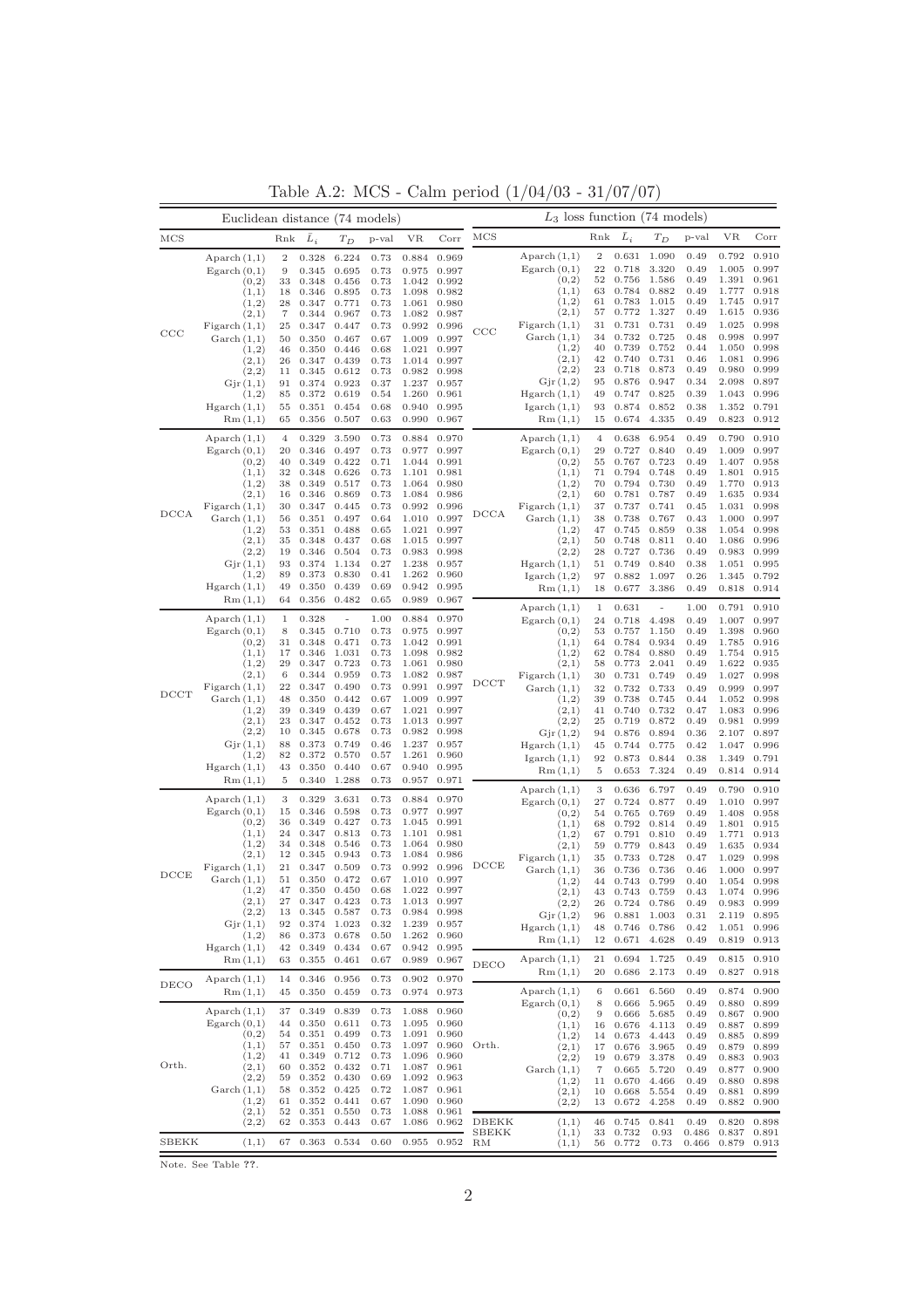|                   |                                                                    |                                                |                                           | Stein distance (12 models)                |                                      |                                           |                                           |
|-------------------|--------------------------------------------------------------------|------------------------------------------------|-------------------------------------------|-------------------------------------------|--------------------------------------|-------------------------------------------|-------------------------------------------|
| $_{\rm MCS}$      |                                                                    | Rnk                                            | $\bar{L}_i$                               | $T_D$                                     | p-val                                | VR.                                       | Corr                                      |
| CCC               | $\operatorname{Garch}(1,1)$<br>(1,2)<br>(2,1)                      | 5<br>10<br>3                                   | 3.180<br>3.193<br>3.175                   | 0.285<br>1.253<br>0.476                   | 0.72<br>0.26<br>0.74                 | 0.948<br>1.168<br>1.033                   | 0.999<br>0.996<br>0.998                   |
| $_{\mathrm{DCT}}$ | $\operatorname{Garch}(1,1)$<br>(1,2)<br>(2,1)<br>(2,2)<br>Gjr(1,1) | 6<br>8<br>$\mathbf{2}$<br>$\overline{7}$<br>16 | 3.183<br>3.191<br>3.174<br>3.189<br>3.203 | 0.413<br>0.683<br>0.265<br>1.265<br>1.171 | 0.61<br>0.47<br>0.74<br>0.29<br>0.26 | 0.935<br>1.154<br>1.022<br>1.027<br>0.806 | 0.999<br>0.996<br>0.998<br>0.998<br>0.982 |
| DCCE              | $\operatorname{Garch}(1,1)$<br>(1,2)<br>(2,1)<br>Gjr(1,1)          | $\overline{4}$<br>12<br>1<br>15                | 3.179<br>3.194<br>3.171<br>3.201          | 0.307<br>1.101<br>1.084                   | 0.74<br>0.30<br>1.00<br>0.29         | 0.967<br>1.198<br>1.065<br>0.834          | 0.998<br>0.996<br>0.998<br>0.982          |

Table A.3: MCS - Calm period (1/04/03 - 31/07/07) (Cont.)

Note. See Table ??.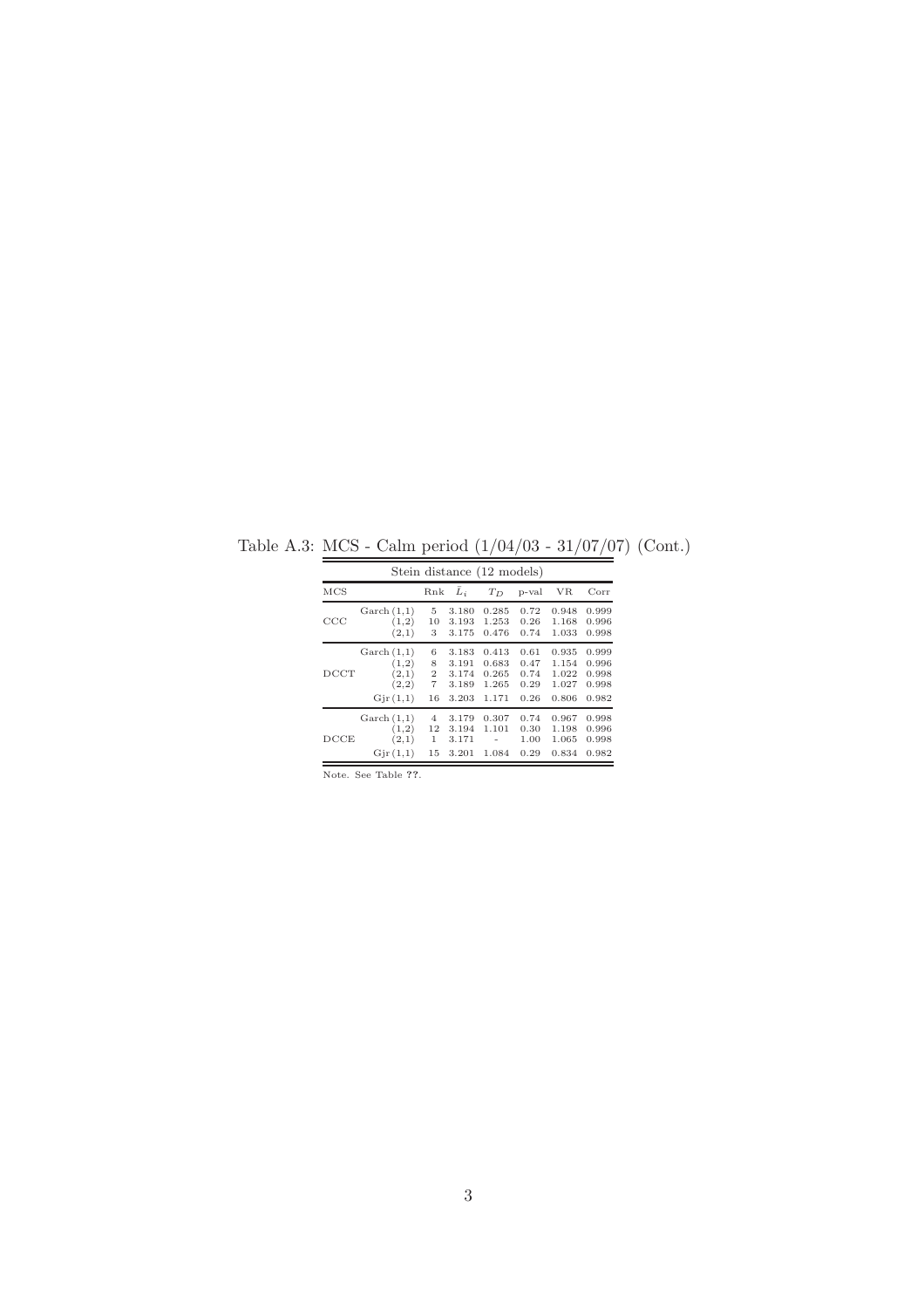|               | Euclidean distance (39 models)   |                |                  |                         |              |                | Stein distance (26 models) |              |                                 |                        |                |                |              |                |                |
|---------------|----------------------------------|----------------|------------------|-------------------------|--------------|----------------|----------------------------|--------------|---------------------------------|------------------------|----------------|----------------|--------------|----------------|----------------|
| MCS           |                                  | Rnk            | $\bar{L}_i$      | $T_D$                   | p-val        | <b>VR</b>      | Corr                       | MCS          |                                 | Rnk                    | $\bar{L}_i$    | $T_D$          | p-val        | <b>VR</b>      | Corr           |
| $_{\rm CCC}$  | Hgarch(1,1)                      | 40             | 17.172           | 1.034                   | 0.32         | 1.171          | 0.995                      |              | Aparch $(1,1)$                  | $\sqrt{21}$            | 4.773          | 0.992          | 0.32         | 1.098          | 0.990          |
|               | $DCCA$ Figarch $(1,1)$           | 28             | 16.345           | 0.880                   | 0.39         | 1.099          | 0.997                      |              | Egarch $(0,1)$<br>(0,2)         | 14<br>16               | 4.712<br>4.716 | 0.579<br>0.569 | 0.46<br>0.46 | 0.991<br>1.006 | 0.986<br>0.985 |
|               | Hgarch(1,1)                      | 21             | 16.162           | 0.678                   | 0.50         | 1.072          | 0.997                      | CCC          | (1,2)                           | 10                     | 4.665          | 0.587          | 0.48         | 0.954          | 0.990          |
|               | Rm(1,1)                          | 35             | 16.954           | 0.892                   | 0.38         | 1.264          | 0.998                      |              | Figureh(1,1)                    | $\boldsymbol{2}$       | 4.531          | 3.442          | 0.48         | 0.781          | 0.942          |
|               | $DCCT$ Figarch $(1,1)$           | 43             | 17.283           | 1.207                   | 0.25         | 1.184          | 0.995                      |              | Hgarch(1,1)                     | 9                      | 4.663          | 0.623          | 0.47         | 0.784          | 0.931          |
|               | Hgarch(1,1)                      | 38             | 17.086           | 0.992                   | 0.33         | 1.154          | 0.995                      |              | Aparch $(1,1)$                  | 30                     | 4.843          | 1.099          | 0.29         | 1.417          | 0.991          |
|               | Figureh(1,1)                     | 25             | 16.305           | 0.826                   | 0.42         | 1.097          | 0.997                      |              | Egarch $(0,1)$                  | 20                     | 4.766          | 0.626          | 0.44         | 1.286          | 0.987          |
| $_{\rm DCCE}$ | Hgarch(1,1)                      | 22             | 16.208           | 0.797                   | 0.44         | 1.076          |                            | $0.997$ DCCA | (0,2)<br>(1,2)                  | 23<br>17               | 4.787<br>4.722 | 0.678<br>0.586 | 0.42<br>0.46 | 1.313<br>1.229 | 0.984<br>0.991 |
|               | Rm(1,1)                          | 44             | 17.376           | 1.157                   | 0.27         | 1.307          | 0.999                      |              | Figureh(1,1)                    | 6                      | 4.585          | 1.143          | 0.48         | 0.959          | 0.939          |
|               | Aparch $(1,1)$                   | 27             | 16.317           | 0.886                   | 0.39         | 1.122          | 0.997                      |              | Hgarch(1,1)                     | 8                      | 4.631          | 0.684          | 0.48         | 0.861          | 0.930          |
|               | Figureh(1,1)                     | 5              | 14.919           | 0.063                   | 0.90         | 0.922          | 0.998                      |              | Aparch $(1,1)$                  | 19                     | 4.758          | 0.814          | 0.37         | 1.145          | 0.992          |
|               | $\operatorname{Garch}(1,1)$      | 32             | 16.661           | 0.884                   | 0.39         | 1.187          | 0.997                      |              | Egarch $(0,1)$                  | 11                     | 4.669          | 0.550          | 0.48         | 1.031          | 0.989          |
|               | (1,2)<br>(2,1)                   | 29<br>31       | 16.492<br>16.583 | 0.887<br>0.938          | 0.39<br>0.36 | 1.153<br>1.141 | 0.998                      | $0.999$ DCCT | (0,2)                           | 13                     | 4.678          | 0.534          | 0.48         | 1.048          | 0.987          |
| DECO          | (2,2)                            | 33             | 16.713           | 0.962                   | 0.34         | 1.175          | 0.999                      |              | (1,2)                           | 7                      | 4.623          | 0.636          | 0.48         | 0.995          | 0.993          |
|               | Gjr(1,1)                         | 23             | 16.237           | 0.828                   | 0.42         | 1.104          | 0.998                      |              | Figureh(1,1)                    | $\,1$                  | 4.511          | L,             | 1.00         | 0.816          | 0.940          |
|               | (1,2)                            | 16             | 16.043           | 0.787                   | 0.44         | 1.058          | 0.999                      |              | Gjr(1,2)                        | 24                     | 4.802          | 1.192          | 0.26         | 1.214          | 0.990          |
|               | (2,1)<br>(2,2)                   | 14<br>17       | 15.879<br>16.048 | 0.780<br>0.892          | 0.44<br>0.39 | 1.001<br>1.048 | 0.999<br>0.999             |              | Hgarch(1,1)                     | $\overline{4}$         | 4.566          | 4.693          | 0.48         | 0.737          | 0.931          |
|               | Hgarch(1,1)                      | $\overline{2}$ | 14.816           | 0.061                   | 0.90         | 0.899          | 0.997                      |              | Aparch $(1,1)$                  | $\bf{22}$              | 4.787          | 0.743          | 0.40         | 1.337          | 0.991          |
|               | Igarch $(1,1)$                   | 24             | 16.275           | 0.808                   | 0.44         | 1.071          | 0.992                      |              | Egarch $(0,1)$                  | 15                     | 4.714          | 0.578          | 0.47         | 1.203          | 0.987          |
|               | Rm(1,1)                          | 19             | 16.076           | 0.444                   | 0.68         | 1.132          | 0.998                      | DCCE         | (0,2)<br>(1,2)                  | 18<br>12               | 4.727<br>4.671 | 0.562<br>0.635 | 0.47<br>0.48 | 1.228<br>1.151 | 0.984<br>0.991 |
|               |                                  |                |                  |                         |              |                |                            |              | Figureh(1,1)                    | 3                      | 4.543          | 2.103          | 0.48         | 0.927          | 0.939          |
|               | Aparch $(1,1)$<br>Egarch $(0,1)$ | 13<br>26       | 15.791<br>16.308 | 0.596<br>0.914          | 0.58<br>0.38 | 0.918<br>1.020 | 0.996<br>0.998             |              | $\operatorname{Garch}(2,1)$     | 28                     | 4.834          | 0.903          | 0.34         | 1.306          | 0.981          |
|               | (0,2)                            | 15             | 16.026           | 0.890                   | 0.39         | 0.942          | 0.999                      |              | Hgarch(1,1)                     | $\rm 5$                | 4.578          | 0.897          | 0.48         | 0.824          | 0.934          |
|               | (1,1)                            | 20             | 16.088           | 0.881                   | 0.39         | 0.928          | 0.998                      |              |                                 |                        |                |                |              |                |                |
|               | (1,2)<br>(2,1)                   | 12<br>30       | 15.757<br>16.562 | 0.891<br>1.068          | 0.44<br>0.30 | 0.868<br>1.067 | 0.998<br>0.999             |              | $L_3$ loss function (26 models) |                        |                |                |              |                |                |
|               | (2,2)                            | 6              | 15.316           | 0.282                   | 0.79         | 0.784          | 0.996 MCS                  |              |                                 | Rnk                    | $\bar{L}_i$    | $T_D$          | p-val        | <b>VR</b>      | Corr           |
| Orth.         | Arch $(2)$                       | 71             | 18.210           | 1.128                   | 0.28         | 1.101          | 0.971                      |              | Aparch $(1,1)$                  | 26                     | 682.5          | 1.116          | 0.28         | 1.128          | 1.000          |
|               | Garch $(1,1)$                    | 18             | 16.052           | 0.869                   | 0.39         | 0.963          | 0.997                      |              | Figarch $(1,1)$                 | 17                     | 660.0          | 0.769          | 0.48         | 1.062          | 1.000          |
|               | (1,2)                            | 9              | 15.618           | 0.827<br>0.814          | 0.44         | 0.867<br>0.884 | 0.998                      |              | $\operatorname{Garch}(1,1)$     | 29                     | 687.4          | 1.189          | 0.26         | 1.147          | 1.000          |
|               | (2,1)<br>(2,2)                   | 10<br>11       | 15.644<br>15.666 | 0.874                   | 0.44<br>0.44 | 0.861          | 0.999<br>0.998             | DECO         | Gjr(1,1)                        | 24                     | 680.2          | 1.076          | 0.30         | 1.121          | 1.000          |
|               | Gjr(1,1)                         | $\overline{7}$ | 15.391           | 0.405                   | 0.71         | 0.812          | 0.996                      |              | (1,2)                           | 22                     | 677.6          | 1.152          | 0.27         | 1.105          | 1.000          |
|               | (1,2)                            | 3              | 14.853           | 0.120                   | 0.90         | 0.705          | 0.997                      |              | Hgarch(1,1)                     | 15                     | 656.9          | 0.820          | 0.48         | 1.052          | 1.000          |
|               | (2,1)<br>(2,2)                   | 1<br>4         | 14.577<br>14.895 | $\overline{a}$<br>0.070 | 1.00<br>0.90 | 0.660<br>0.720 | 0.996<br>0.997             |              | I <sub>g</sub> arch(1,1)        | 21                     | 675.9          | 0.896          | 0.38         | 1.108          | 0.999          |
|               |                                  |                |                  |                         |              |                |                            |              | Rm(1,1)                         | 25                     | 681.9          | 1.025          | 0.32         | 1.136          | 1.000          |
| RM            | (1,1)                            | 8              | 15.464           | 0.153                   | 0.86         | 0.973          | 0.992                      |              | Aparch $(1,1)$                  | 10                     | 641.6          | 0.795          | 0.48         | 0.991          | 0.999          |
|               |                                  |                |                  |                         |              |                |                            |              | $E$ garch $(0,1)$               | 16                     | 658.6          | 0.782          | 0.47         | 1.050          | 1.000          |
|               |                                  |                |                  |                         |              |                |                            |              | (0,2)<br>(1,1)                  | 11<br>12               | 648.8<br>650.5 | 0.787<br>0.808 | 0.48<br>0.44 | 1.001<br>0.986 | 1.000<br>1.000 |
|               |                                  |                |                  |                         |              |                |                            |              | (1,2)                           | 8                      | 637.2          | 1.057          | 0.48         | 0.949          | 0.999          |
|               |                                  |                |                  |                         |              |                |                            |              | (2,1)                           | 18                     | 664.1          | 0.841          | 0.42         | 1.072          | 1.000          |
|               |                                  |                |                  |                         |              |                |                            |              | (2,2)                           | $\overline{4}$         | 617.4          | 0.667          | 0.49         | 0.871          | 0.999          |
|               |                                  |                |                  |                         |              |                |                            | Orth.        | $\text{Arch}(1)$<br>(2)         | 19<br>27               | 665.5<br>684.5 | 0.962<br>0.952 | 0.48<br>0.35 | 0.890<br>1.013 | 0.989<br>0.994 |
|               |                                  |                |                  |                         |              |                |                            |              | $\operatorname{Garch}(1,1)$     | 13                     | 652.6          | 0.797          | 0.48         | 1.021          | 0.999          |
|               |                                  |                |                  |                         |              |                |                            |              | (1,2)                           | 6                      | 635.9          | 1.087          | 0.48         | 0.955          | 1.000          |
|               |                                  |                |                  |                         |              |                |                            |              | (2,1)<br>(2,2)                  | $\scriptstyle{7}$<br>9 | 637.1<br>637.4 | 0.993<br>1.146 | 0.48<br>0.48 | 0.968<br>0.952 | 1.000<br>1.000 |
|               |                                  |                |                  |                         |              |                |                            |              | Gjr(1,1)                        | $\mathbf 5$            | 631.2          | 0.980          | 0.48         | 0.924          | 0.999          |
|               |                                  |                |                  |                         |              |                |                            |              | (1,2)                           | $\boldsymbol{2}$       | 605.8          | 1.224          | 0.49         | 0.825          | 0.999          |
|               |                                  |                |                  |                         |              |                |                            |              | (2,1)                           | $\,1$                  | 590.6          |                | 1.00         | 0.776          | 0.999          |
|               |                                  |                |                  |                         |              |                |                            |              | (2,2)                           | 3                      | 609.2          | 0.858          | 0.49         | 0.846          | 0.999          |
|               |                                  |                |                  |                         |              |                |                            | RM           | (1,1)                           | 14                     | 654.4          | 0.886          | 0.48         | 1.044          | 0.998          |

Table A.4: MCS - 2007-2008 financial crisis (1/08/07 - 27/12/08)

Note. See Table ??